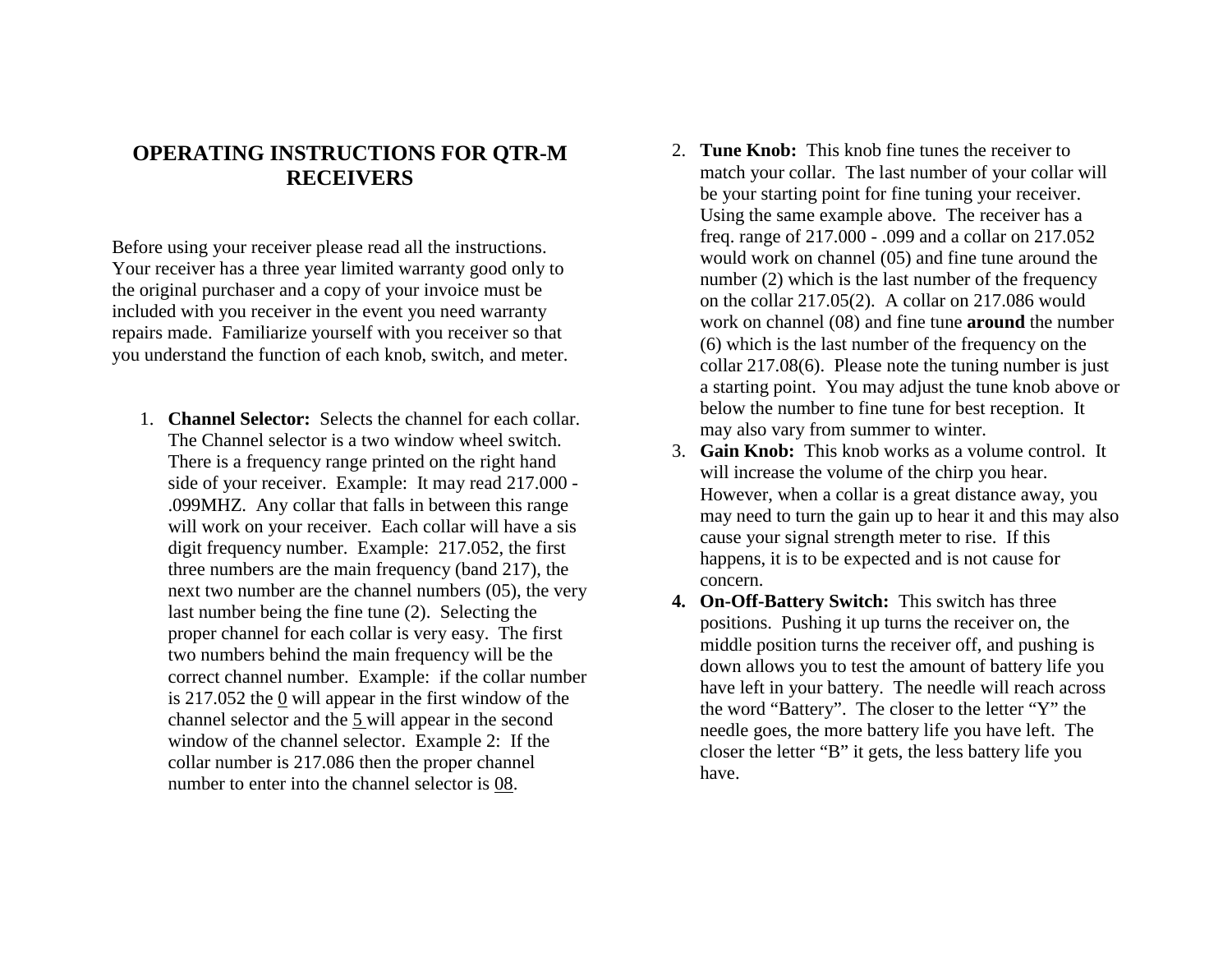- **5. Range Selection Switch:** This switch allows you to track at **three different ranges**- close, medium, and long range. If you push the switch down, it is in the close range position. The close range position is used to locate a collar that is less then¼ miles away. If you can hear a signal in this position, your dog is close and should be able to hear you if you call him. It also makes it very easy for you to walk directly to your dog if you need to. The middle position is for medium range and will allow you to hear a signal that is up to a mile away. If you can hear a signal in the medium position, then you should be able to hear your dog if he is barking. If you cannot hear a signal in the medium position, your dog will probably be over a mile away. You can move to the long range position by pushing the switch all the way up and then you receive a signal. I would leave my receiver in the long range position until I locate a signal. Then you can adjust the range selection switch down as you get closer to your dog.
- **6. Signal Switch Meter:** This meter is used to assist you in determining the direction of the strongest signal. The needle is driven higher up the scale on the meter when the antenna is pointing toward the transmitting collar. It will also assist you in making estimates as to the distance your dog is from you as you become more familiar with using the receiver.
- **7. Battery & Compartment:** Your receiver uses a 9 volt alkaline battery that can be purchased almost anywhere. To change the battery simply life and pull out the

battery drawer located on the opposite end of the receiver (from the antenna connector). Please note the battery must be installed correctly into the drawer to align up the positive and negative battery terminals.

If you understand the use of the features found on the QTR-M, you are now ready to practice tracking a collar.

- 1. Determine the channel and tuning position of your collar.
- **2.** Remove the magnet from the collar. This turns the collar on when the magnet is removed.
- **3.** Place your collar on a fixed position such as a fence post or tree limb. Turn the receiver on while you are still close to the collar. You may need to adjust the tune knob and you should hear a chirp. The gain does not need to be turned up very much when you are close to a collar.
- **4.** Be sure the range selector switch is all the way up in the long range position.
- **5.** Drive down the road about one mile. Get out, turn on the receiver, and open up the antenna. Point the antenna toward the collar and listen for a chirping signal. Once, you have located the signal, you can tune the chirp to the pitch that best suits your ear with the tune knob. If you point the antenna away from the collar you will hear the signal fall off and get weaker. If it does not get weaker, then the gain is up too far and you should adjust it down.